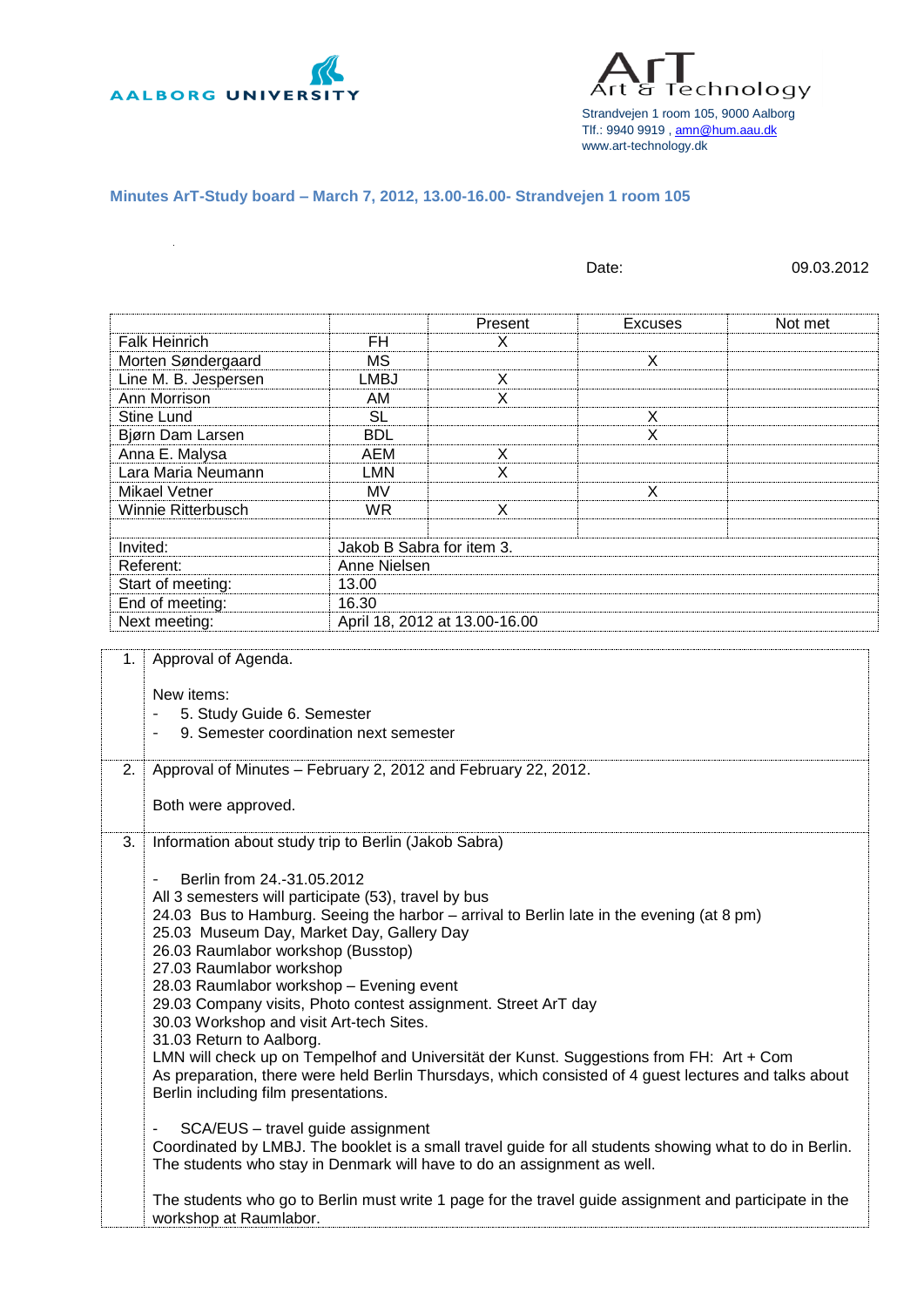

Technology Δг ਬ Strandvejen 1 room 105, 9000 Aalborg Tlf.: 9940 9919 [, amn@hum.aau.dk](mailto:amn@hum.aau.dk) www.art-technology.dk

|    | <b>Budget</b>                                                                                                                                                                                                                                                                                                                                                                                                                                                                                                                                                                                                                                                                                                    |
|----|------------------------------------------------------------------------------------------------------------------------------------------------------------------------------------------------------------------------------------------------------------------------------------------------------------------------------------------------------------------------------------------------------------------------------------------------------------------------------------------------------------------------------------------------------------------------------------------------------------------------------------------------------------------------------------------------------------------|
|    | FH and AN will report back whether the budget can be approved.                                                                                                                                                                                                                                                                                                                                                                                                                                                                                                                                                                                                                                                   |
| 4. | Informations:                                                                                                                                                                                                                                                                                                                                                                                                                                                                                                                                                                                                                                                                                                    |
|    | News from Head of Study Board. (FH)<br>Group Examination will be allowed – we are still waiting for inf telling when and how it will be will<br>be settled. CAT-school arranged a info session including discussion on March 14.<br>What should we do about the garbage after each semester? The semester coordinator are<br>$\overline{a}$<br>in charge to establish following student groups:<br>۰<br>Space allocation group<br>$\circ$<br>PR-group<br>$\circ$<br>Cleaning up group<br>$\circ$<br>AN is ordering transportation and the student will be in charge of helping getting rid of it.<br>$\circ$<br>The Board of University has decided that the Heads of School are members of the leadership.<br>٠ |
|    | Insurance issue - AAU is at the moment working on to get an insurance offer for students.<br>$\overline{\phantom{a}}$<br>Censor corps - ArT is asked to send proposals for new censors - must be done before April 16,<br>2012. Existing names can be found here: http://iim.dk.                                                                                                                                                                                                                                                                                                                                                                                                                                 |
|    | News from CAT-School. (WR)<br>ArT brochure is ready<br>Open house today with the student counselors.                                                                                                                                                                                                                                                                                                                                                                                                                                                                                                                                                                                                             |
|    | News fra Students Representative. (SL)<br>Noting.                                                                                                                                                                                                                                                                                                                                                                                                                                                                                                                                                                                                                                                                |
|    | News from Study Counselors. (KNC/NSK)<br>Noting.                                                                                                                                                                                                                                                                                                                                                                                                                                                                                                                                                                                                                                                                 |
|    | News from Copenhagen v/MS.<br>Nothing.                                                                                                                                                                                                                                                                                                                                                                                                                                                                                                                                                                                                                                                                           |
| 5. | Study Guide 6. Semester.                                                                                                                                                                                                                                                                                                                                                                                                                                                                                                                                                                                                                                                                                         |
|    | FH contact all teachers at ArT6 that they have to send the missing information to the study board now.<br>It was emphasized that the study guide is a legal document between the students and the study board<br>(not the teachers and the study board).                                                                                                                                                                                                                                                                                                                                                                                                                                                         |
| 6. | Accreditation application MA and BA in Aalborg and Copenhagen:                                                                                                                                                                                                                                                                                                                                                                                                                                                                                                                                                                                                                                                   |
|    | FH and WR and the faculty are working on it<br>The KA SO will be part of the application                                                                                                                                                                                                                                                                                                                                                                                                                                                                                                                                                                                                                         |
|    | - The Study Board is awaiting recommendations from companies in Copenhagen to be signed. LMBJ<br>and AM are asked to get in touch with their contacts in Copenhagen.                                                                                                                                                                                                                                                                                                                                                                                                                                                                                                                                             |
|    | MA Curriculum in ArT (Curriculum must be send ASAP to Hum.Fak.)<br>Update:                                                                                                                                                                                                                                                                                                                                                                                                                                                                                                                                                                                                                                       |
|    | Revised version from last year. It is possible to change some of the content after accreditation                                                                                                                                                                                                                                                                                                                                                                                                                                                                                                                                                                                                                 |
|    | approval.<br>The title will be Art and Technology (in Danish "Oplevelsesteknologi")<br>-                                                                                                                                                                                                                                                                                                                                                                                                                                                                                                                                                                                                                         |
|    | Structure is changed and some of the description.<br>٠<br>Lesser modules that last.                                                                                                                                                                                                                                                                                                                                                                                                                                                                                                                                                                                                                              |
|    | More supervision - possible to specialize.                                                                                                                                                                                                                                                                                                                                                                                                                                                                                                                                                                                                                                                                       |
|    | ArT should offer an additional elective (3C - proposal: Academic writing).<br>٠<br>3 focus' at the curriculum<br>٠                                                                                                                                                                                                                                                                                                                                                                                                                                                                                                                                                                                               |
|    | Technology<br>$\circ$                                                                                                                                                                                                                                                                                                                                                                                                                                                                                                                                                                                                                                                                                            |
|    | Artistic Methodology<br>$\circ$<br>Entrepreneurship<br>$\circ$                                                                                                                                                                                                                                                                                                                                                                                                                                                                                                                                                                                                                                                   |
|    | The curriculum must be finished by the end of this month.                                                                                                                                                                                                                                                                                                                                                                                                                                                                                                                                                                                                                                                        |